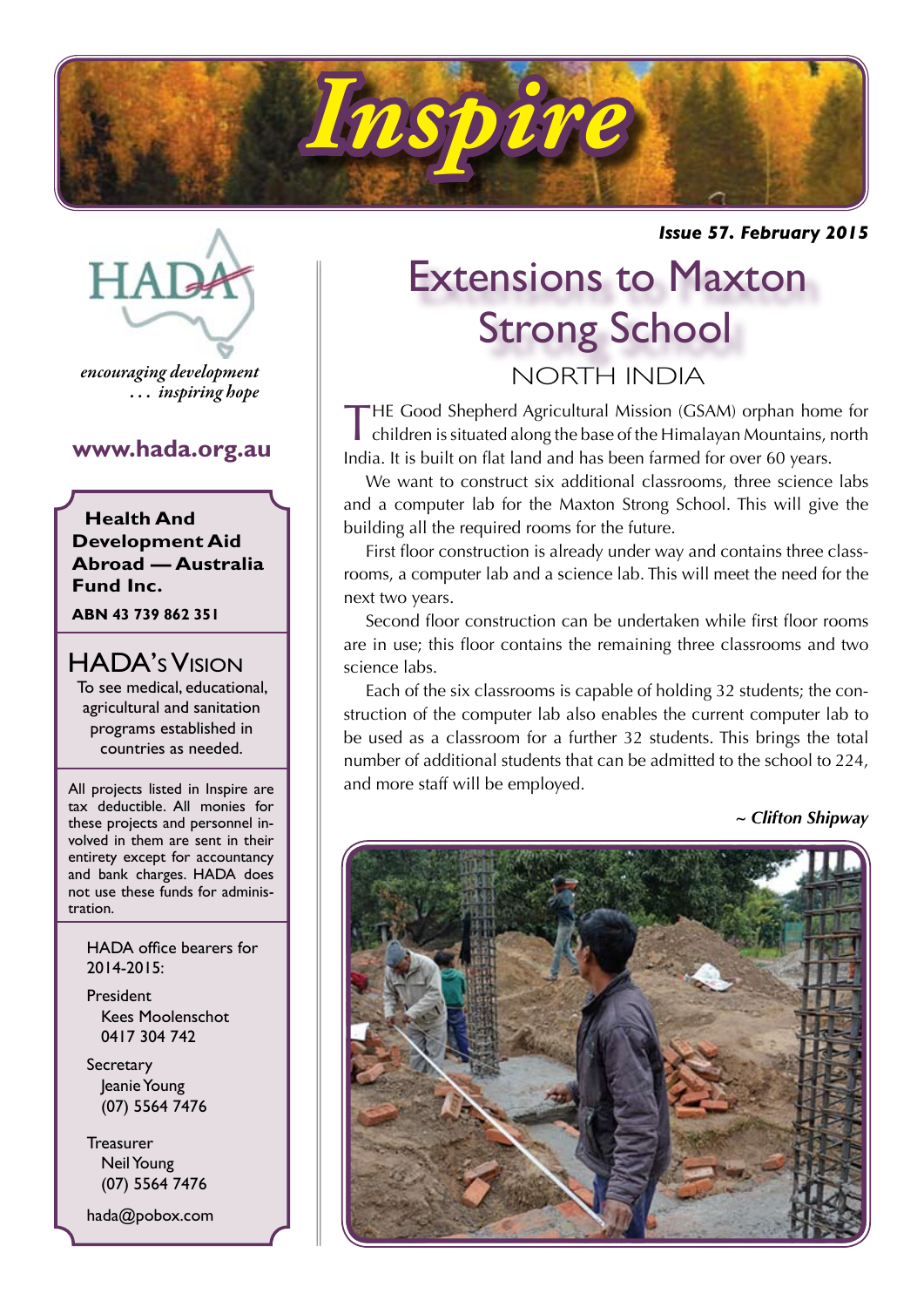# HADA Astana Community Centre KAZAKHSTAN

#### Mums and Toddlers Club

AN hour-and-a-half bus ride outside of town lives a mum in a small one-room shack, her four-year-old handicapped son and her alcoholic husband. Once a week she and her son make the long trek to our Mums and Toddlers Club.



The World Health Organisation states that Kazakhstan has the highest percentage of alcoholic abuse in Central Asia. Vodka is very cheap and readily available. People are pressured into drinking as part of the



culture whenever there is a celebration, whether big, such as a wedding, or small, such as getting a new phone! Any occasion is a good excuse to drink some shots together.

Some of these people cannot stop drinking once they start, because their bodies and minds have become so dependent on alcohol. They will often drink for several days, non-stop. The results are disastrous for their families, their work, and their own lives. There are so many heart-breaking stories of how people's lives have been ruined by an alcoholic husband, father, mother, or sibling.

Other than detox hospitals with a

Come rain or shine she never misses a day even if it means tramping through a sea of mud to get to the bus or waiting in freezing winds for the

bus to come. At first she would come and sit quietly, not really conversing with anyone, but over the past two years she has opened up and shared bits of her life. Many times she will make a craft at home and bring it in as an idea for the kids to make. The activities at the club are focused on the children, but the real reason we do the club is to encourage women and build relationships with them. 'Tanya' comes because it is the highlight of her week. We are thankful for opportunities to bless women like her.

30-day stay, there is not much available to help these alcoholics. Those that are put in the hospital usually end up back in the same life situations that pushed them into drinking in the first place. 'Freddy' is one fellow who knew he needed to do something more

to get out of the vicious cycle. He

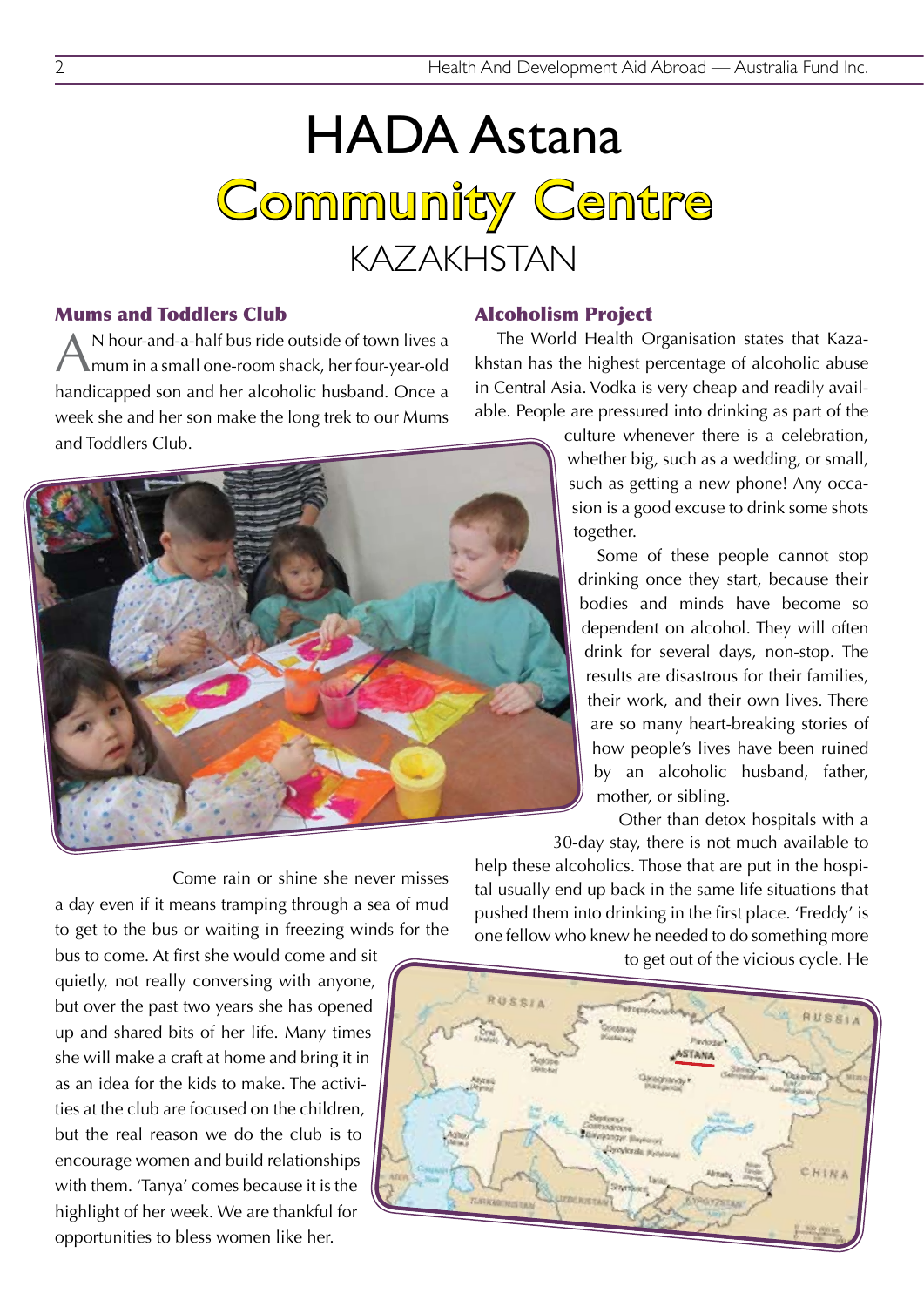learned of our support groups while in the hospital and started attending right away. Recently, he proudly brought in a cake to the group to celebrate one year of sobriety. It was a happy time. Someone else shared how she had just been sober for over two years. Another young lady shared with tears in her eyes how she had been sober for almost a whole month. She seemed to be clinging to the small strand of sobriety with every bit of strength inside of her. Everyone encouraged her from his or her own experiences. She expressed how much she needs the group to help her in this continual battle.

We might never be able to show you photos of the people who benefit from the program due to the principle of anonymity, but please know that these dear people are real and are looking for encouragement in the process of overcoming alcohol addiction and living sober. They are very grateful for the support groups and the literature we provide.

#### Kazak Club

The predominantly Russian-speaking ethnic Kazaks are becoming increasingly marginalized because they do not speak Kazak. The Kazak Club helps them to learn their language.

'Daisy' is an ethnic Kazak who grew up in a northern city where she was really the only Kazak child around. She only ever knew the Russian language at home, at school, and everywhere else. When she was around 20 years old, her country became independent of the Soviet Union and life sure has changed. Now, strangers will yell her at because she is an ethnic Kazak who does not speak her so-called 'mother tongue', the new national language. A foreigner learning Kazak will get praise for saying the smallest expression even incorrectly, whereas the Kazaks receive humiliation if they cannot speak perfectly.

We recently opened a new club to help Kazaks such as 'Daisy' to have a safe place to practice speaking Kazak and learn about this language they have not previously studied. People really appreciate having a place where others will not laugh at or ridicule them. This club is helpful to people who find themselves in a rapidly changing world. 'Daisy' shared that she was inspired by the club and recently stepped out in boldness and actually tried speaking Kazak when she was on a train. She was beaming after this little feat.

*~David Pichotta*

## A New Start for Khima and Her Family **NFPAL**

IN 2005 Khima Pun migrated from the poor,<br>remote, conflict-affected district of Rukum to N 2005 Khima Pun migrated from the poor, Dang, hoping for a better life. She lives with her husband, three daughters and two sons. Her husband farms in his own field, but it doesn't produce enough to support and feed the family for the whole year. The family were wondering how they would survive.

Khima was invited to join a self-help group along with some of her neighbours. After much encouragement, Khima started to save 100 rupees (AU\$1.28) every month and actively participated in the group. Later she took a loan of NPR3,500 (AU\$45) from the group to buy a piglet. After nine months of feeding and caring for the pig as it grew, she sold her pig for NPR16,000 (AU\$205).

Khima has been able to repay her loan in full and to cover expenditure for her children's education, food, clothing etc. She has become much more confident and is encouraged by others in her self-help group. Now she has started vegetable farming as well as pig farming and enjoys her business and wants to continue.

*~ Dr Julie Lincoln*

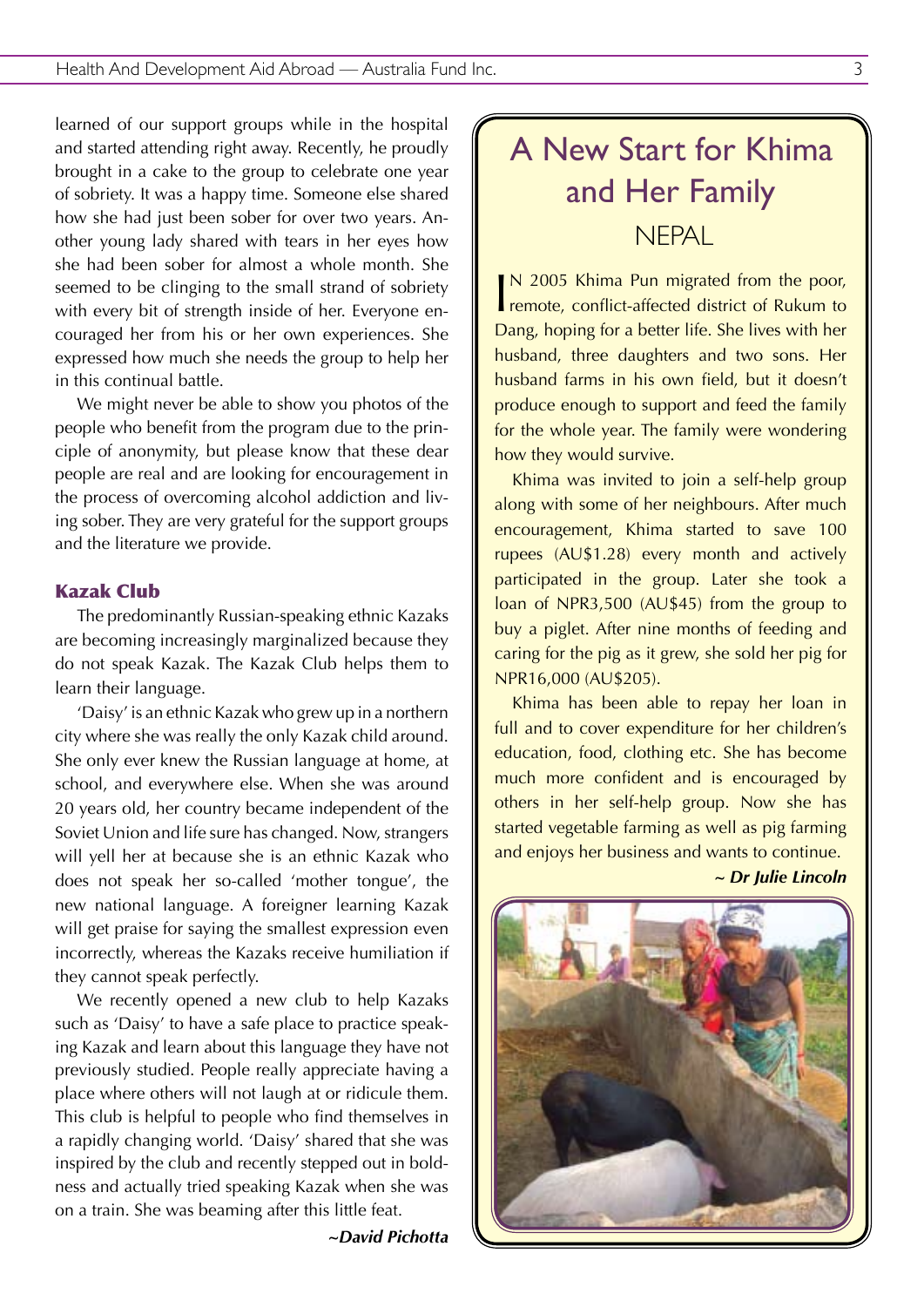## Oasis Care ZAMBIA

THE Oasis project began in<br>2004 when a young woman<br>with a two-week old baby<br>lost her father and her whole world HE Oasis project began in 2004 when a young woman with a two-week old baby

was shaken. As a result of that she developed a passion for the v u l n e r a b l e children in her community. As her passion grew so did her vision for what could happen. In 2007 some Australians noticed what she was doing and decided to help. Oasis was registered as an NGO and land was bought to help provide food, health care and education to the growing number of children in Lainah's care and to become a self-sustainable venture.

#### Compassionate Heart

Lainah Phirl is the founder of and visionary behind Oasis Care. Born and raised in the Copperbelt, her amazing heart for her own people and her compassion and love for the children of Kantalomba are an inspiration to anyone who meets her. Two-hundred orphans are being supported in the compound. She works full time with Oasis Care in coordinating the work, looking after the administration, working with Benson on the farm and has learnt all about farming crops and is a local 'expert' in what to grow

and how to grow it. Together with her three children, Chimemwe, Joshua and Mateo, Lainah lives on the Oasis Care farm some 10 kms

out of Ndola. Out on the farm, she has the help of Benson and his wife and young family. Together they are growing crops to help feed the children as well as expanding the farm. Bananas have grown very well and they have another eighty plants ready for planting. There is a strong local demand for these.

#### Fruit

They are growing tomatoes all year round. Lain-

ah has worked hard to find a market for these and is getting good returns as she takes them into town to sell at local markets and restaurants.

Up until this year they had

been growing several hectares of maize but the price of growing it outweighed the profit so they are just about to sow a small portion for feeding the children only. Last year a hammermill was donated and

this will be fully opera t i o n a l in the



next month and will be opened to the community to use at a small charge. This has potential to raise quite a bit of income.

#### **Chickens**

One of the big markets in Ndola is in growing chickens to sell for meat. Oasis Care is currently raising funds to build a large chicken shed, to provide lights, heaters and the first chickens so that they can venture into this market. Lainah has already worked hard in securing sales and has people eagerly awaiting the sale of the first batch of chickens. They are hopeful of having this ready to go in mid 2015.



The Oasis Project continues to grow despite many challenges along the way. Both Lainah and Benson work tirelessly to help those less fortunate than themselves.

*~ Margaret Parry*

Health And Development Aid Abroad PO Box 733, Ashmore City Qld 4214, Australia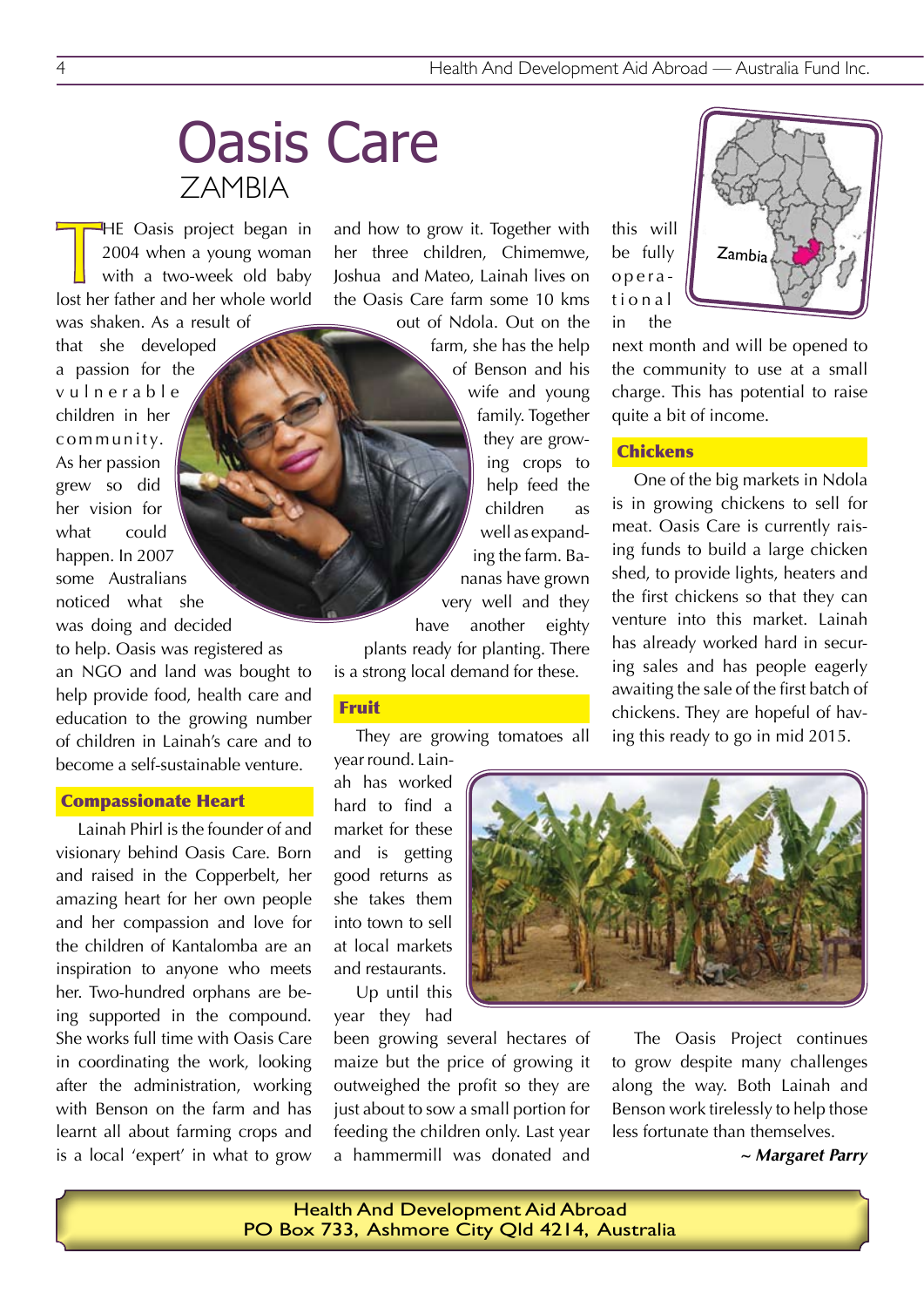

# **Projects**

**www.hada.org.au**

**All projects listed are approved for tax deductibility**

## *AFRICA*

#### **Medical Training**

Manager: Dr Judith Goh

• Training African doctors in treating women with genital tract fistula. [AFR-010]

#### **Library Aid International Inc** Manager: Rodney Ziersch

• Providing books for schools. [AFR-011]

## *BANGLADESH*

- New Hope Ministry Bangladesh Trust: Rural project to help orphanage self-sufficiency [BGD-010]
- Van for Compassion School [BGD-011]

## *CAMBODIA*

#### **Siem Reap**

Manager: Cambodia Management Team

- Bridge of Hope: Working with families and communities to prevent children at risk becoming street children (or sold/ending up in prostitution). [KHM-010]
- Family Sponsorship [KHM-018]

#### **Good Neighbours Pre-School**

- Manager: Lee HyangSuk [KHM-017]
- A pre-school for disadvantaged children. [KHM-013]

## *CHINA*

#### **Hope Of Tomorrow**

Managers: Daniel and Irene Kim [CHN-014]

• Giving hope to blind people. [CHN-013]

#### *DEMOCRATIC REPUBLIC of CONGO*

#### **Heal Africa, Goma**

• Equipping a new hospital. [COD-010]

## *INDIA*

#### **Maxton Strong Orphanage School, Banbassa**

Manager: Rick Shipway [IND-014] Manager: Clifton Shipway [IND-015] School Extensions [IND-016]

## *INDIA*

#### **Vocational and Career Development, Orissa**

Manager: Bill Watson

• Construction of Shepherd International School for very poor children.[IND-013]

## *KAZAKHSTAN*

#### **HADA, Astana**

Manager: David Pichotta [KAZ-013]

- • Alcoholism: Education, literature, and support groups for alcoholics and their families. [KAZ-010]
- Open Doors Community Centre: a place to gain employable skills and life skills for young adults, couples and parents. [KAZ-011]
- Valueology: assisting schools by providing materials, and teaching values to teenagers. [KAZ-012]

## *LIBERIA*

**Education for Life** [LBR-010] Manager: Sahr and Avina Andrews

• Construction of a primary school and further training of teachers.

## *MONGOLIA*

**Good Neighbor Society, Ulaanbaatar** Manager: WooYoung Kim Family Development Program [MNG-010]

**Good Neighbor Society, Uvs.**  Manager: Ernesto Casaccia [MNG-016]

• Day Care Centre. [MNG-013]

#### **Good Neighbour Society — Mobile Drop-in Centre**

Manager: Corrie van der Esch [MNG-019]

• Assist homeless people in Ulaanbaatar [MNG-018]

## *MOZAMBIQUE*

• The Literacy Program: Functional literacy for rural villages [MOZ-010]

## *NEPAL*

#### **Community Awakening and Transformation Society (CATS), Rapti Zone.**

Manager: Dr Julie Lincoln [NPL-011]

- Community development: micro-enterprise; TB/leprosy patient hostel/treatment centre; youth awareness program and scholarships. [NPL-010]
- ACN Health Promotion [NPL-012]

## *SAMOA*

**Samoan Victim Support Group Inc** • Healthy Babies Home [SAM-010]

## *SIERRA LEONE*

#### **Waterloo School**

• Teacher Training and Placement, and Amputee Clinic [SLE-011]

## *UGANDA*

#### **100% Hope**

Manager: Trishelle Sayuuni [UGA-014]

- 100% Hope Educate: building a school. [UGA- 011]
- 100% Hope Medical Clinic: providing healthcare for children and pregnant women. [UGA-013]
- 100% Hope Homes: giving children from remote areas acces to education [UGA-015]

#### **Grace Care Child Program**

Manager: Emmanuel Kanuli • To build classrooms for orphaned and disadvantaged children

[UGA-020]

## *ZAMBIA*

#### **Oasis Care Project, Ndola**

Manager: Lainah Phirl [ZMB-013] Market garden for orphanage [ZMB-010]

• Gardeners: Benson and Alison [ZMB-012]

## *DISASTER RELIEF*

- • Syrian Refugees [DIS-010]
- • Ebola Relief Africa [DIS-013]
- • Ebola Relief Sierra Leone [DIS-014]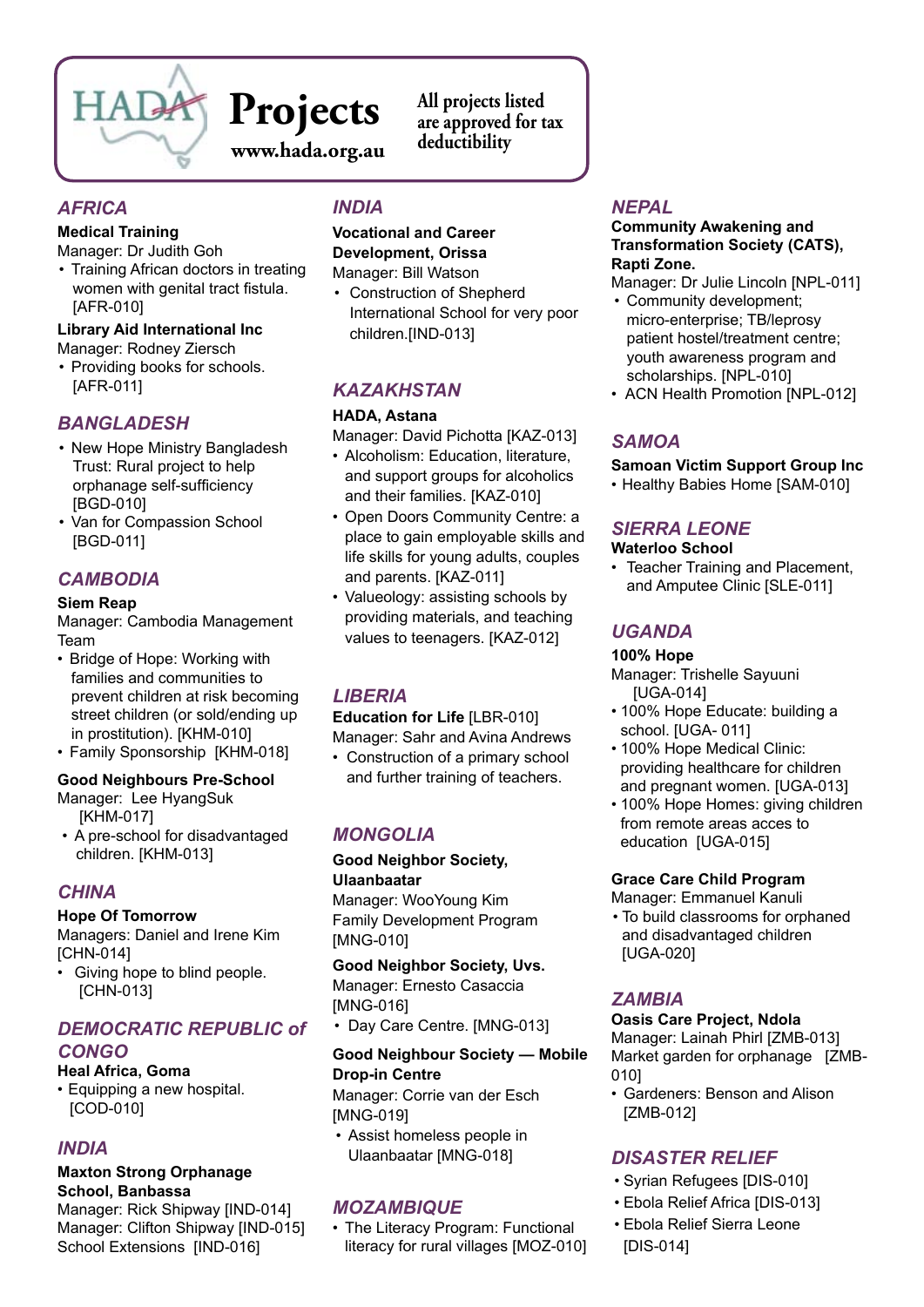| $\overline{57}$<br>encouraging development<br>inspiring hope                                                                                                            | Health and Development Aid Abroad -Australia Fund Inc.<br>PO Box 733, Ashmore City Qld 4214<br>hada@pobox.com www.hada.org.au ABN 43 739 862 351<br>I would like to make a donation to HADA<br>Visit our new look secure Web site www.hada.org.au<br>or fill in the details below |
|-------------------------------------------------------------------------------------------------------------------------------------------------------------------------|-----------------------------------------------------------------------------------------------------------------------------------------------------------------------------------------------------------------------------------------------------------------------------------|
|                                                                                                                                                                         |                                                                                                                                                                                                                                                                                   |
| Tax Deductible gift. Make your cheque payable to HADA Relief Fund.                                                                                                      |                                                                                                                                                                                                                                                                                   |
|                                                                                                                                                                         |                                                                                                                                                                                                                                                                                   |
|                                                                                                                                                                         |                                                                                                                                                                                                                                                                                   |
|                                                                                                                                                                         |                                                                                                                                                                                                                                                                                   |
|                                                                                                                                                                         |                                                                                                                                                                                                                                                                                   |
| I will be paying by<br><b>Direct Credit:</b><br>In the bank reference section, enter your surname and the project code.<br>we can send you your tax deductible receipt. | Payment can be made directly to HADA Relief Fund at Westpac BSB 034-215 Account No. 28-3787.<br>It is important to email the HADA treasurer $<$ treasurer.hada@gmail.com $>$ with your address details so                                                                         |
|                                                                                                                                                                         | <b>Cheque</b> (Payable to HADA Relief Fund) Attach to this form and post to HADA<br>Do not include the name of the person or the project on your cheque.                                                                                                                          |
| <b>Credit Card</b> Bank fees reduce your gift with this method of payment.                                                                                              |                                                                                                                                                                                                                                                                                   |
| $Visa$                                                                                                                                                                  | $MasterCard \mid \cdot$                                                                                                                                                                                                                                                           |
|                                                                                                                                                                         |                                                                                                                                                                                                                                                                                   |
|                                                                                                                                                                         |                                                                                                                                                                                                                                                                                   |
|                                                                                                                                                                         | Credit card transactions will show as <b>EZIDEBIT</b> on your statement.                                                                                                                                                                                                          |
|                                                                                                                                                                         | Post this form to HADA, PO Box 733, Ashmore City Qld 4214                                                                                                                                                                                                                         |
|                                                                                                                                                                         | We reserve the right to use designated gifts for another project<br>if the one identified is sufficiently funded or closed.                                                                                                                                                       |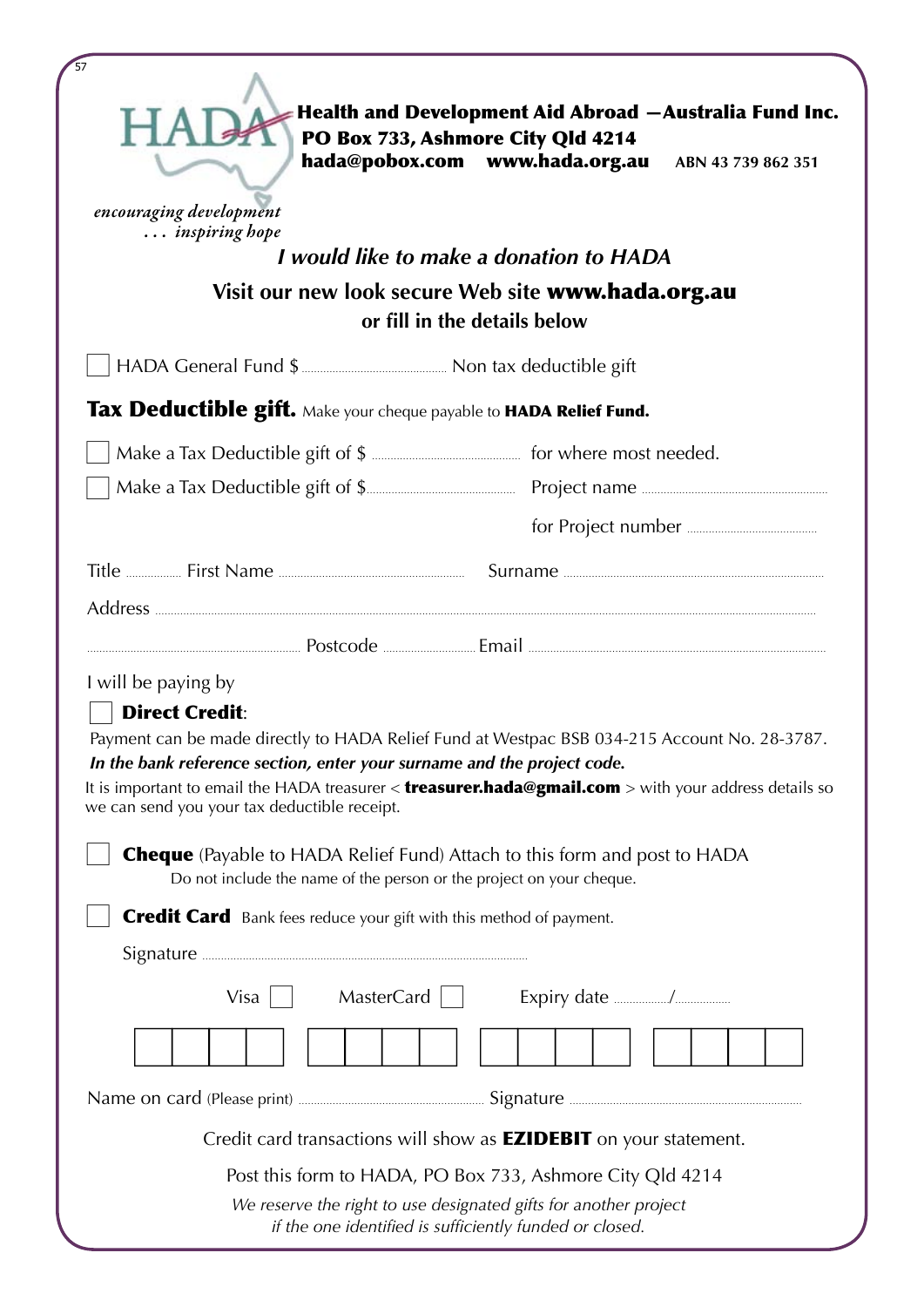## HOW TO DONATE TO A HADA PROJECT

We have been working hard to make it easier to donate to one of HADA's worldwide projects. Come with me to **http://hada.org.au** and scroll down to 'Donate'.



Now the choice is yours! Africa, Asia and the Pacific or Disaster Relief? Just click on the picture of your preference.

Welcome to the list of all the HADA projects in the region you chose.

**Select the Ezidonate icon** (our preferred method of donating) or the Pay Pal one.